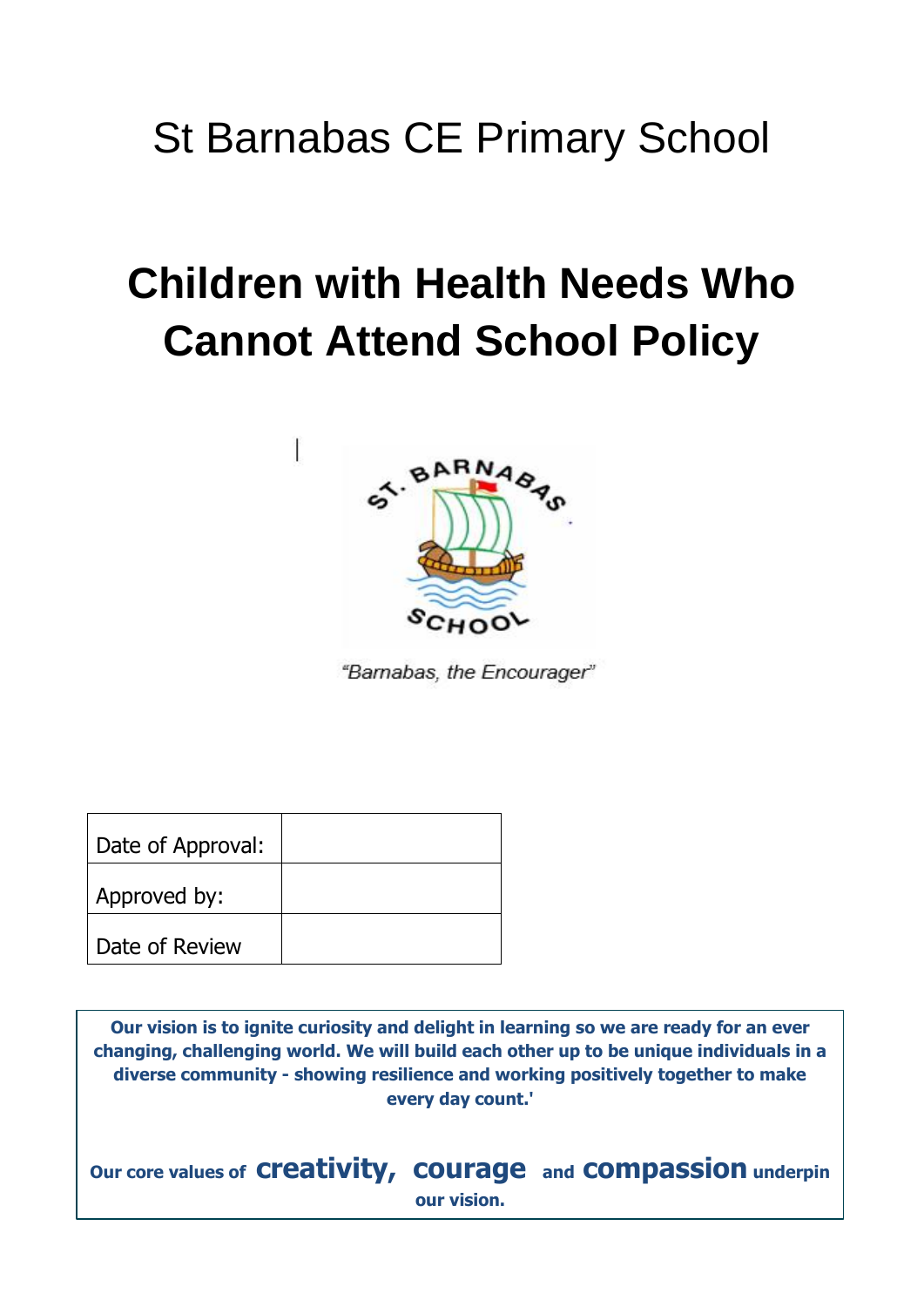# **Contents**

[Statement of intent](#page-2-0)

- 1. Legal framework
- 2. [LA duties](#page-3-0)
- 3. [Definitions](#page-4-0)
- 4. [Roles and responsibilities](#page-4-1)
- 5. [Managing absence](#page-6-0)
- 6. [Support for pupils](#page-7-0)
- 7. [Reintegration](#page-8-0)
- 8. [Information sharing](#page-8-1)
- 9. [Record keeping](#page-9-0)
- 10. [Training](#page-9-1)
- 11. Examinations and assessments
- 12. Monitoring and review

#### **Appendices – see separate document**

a) Supporting Attendance of Pupils with Additional Health Needs During the Coronavirus (COVID-19) Pandemic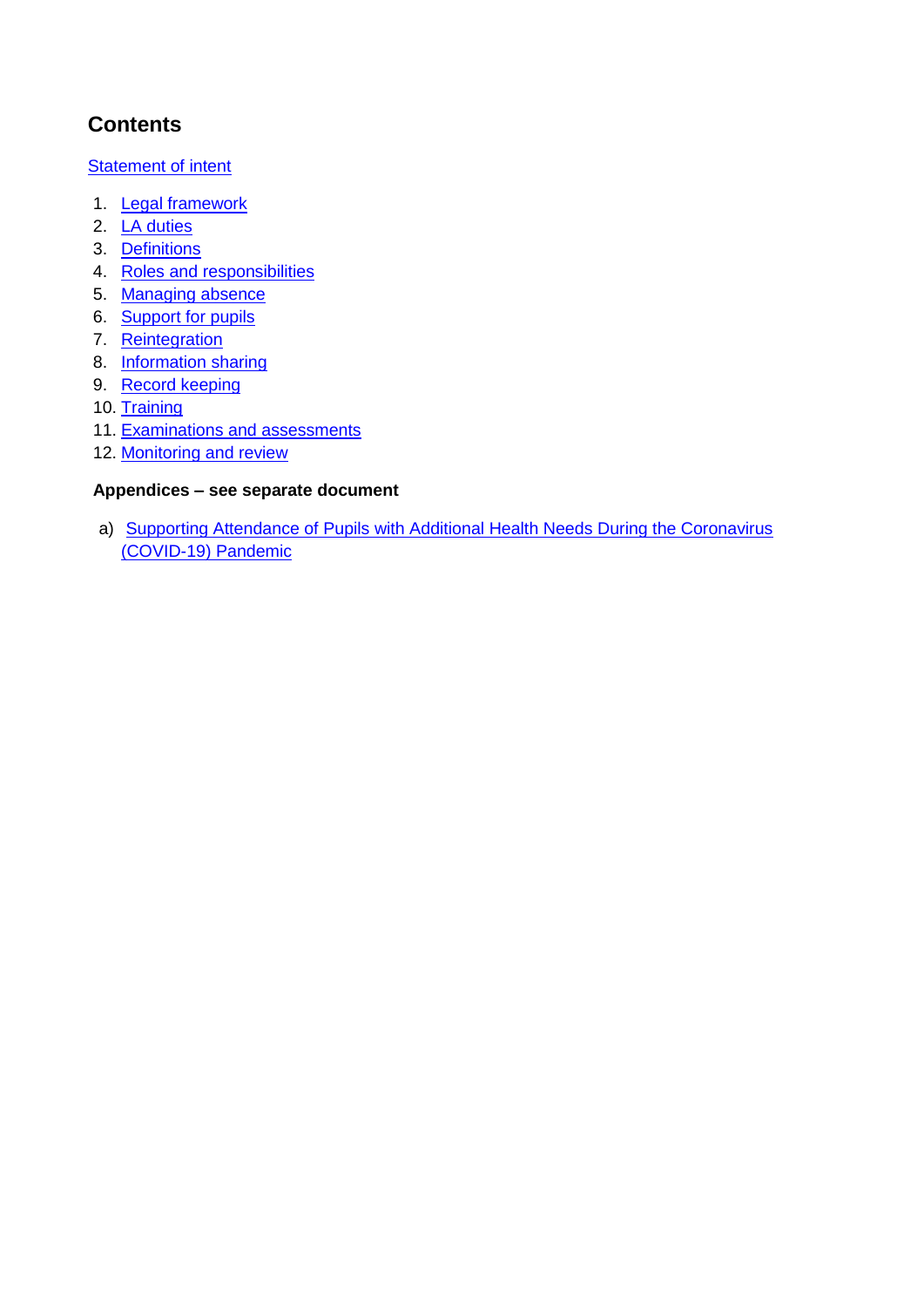# <span id="page-2-0"></span>**Statement of intent**

St Barnabas CE Primary School aims to support the LA and ensure that all pupils who are unable to attend school due to medical needs, and who would not receive suitable education without such provision, continue to have access to as much education as their medical condition allows, to enable them to reach their full potential.

Due to the nature of their health needs, some pupils may be admitted to hospital or placed in alternative forms of education provision. We recognise that, whenever possible, pupils should receive their education within their school and the aim of the provision will be to reintegrate pupils back into school as soon as they are well enough.

We understand that we have a continuing role in a pupil's education whilst they are not attending the school and will work with the LA, healthcare partners and families to ensure that all pupils with medical needs receive the right level of support to enable them to maintain links with their education.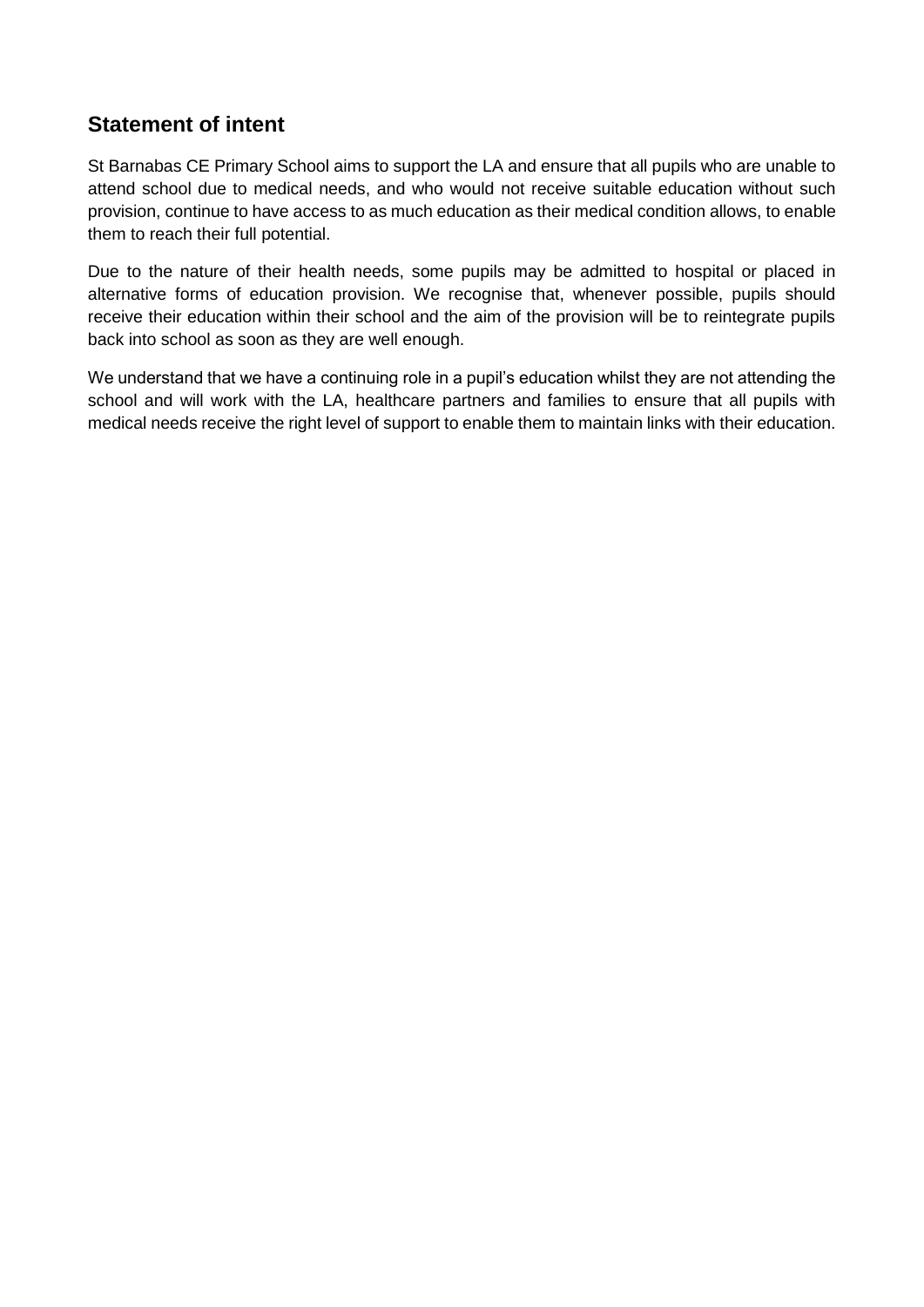# **1. Legal framework**

This policy has due regard to all relevant legislation and statutory guidance including, but not limited to, the following:

- Education Act 1996
- Equality Act 2010
- The UK GDPR
- Data Protection Act 2018
- DfE (2013) 'Ensuring a good education for children who cannot attend school because of health needs'
- DfE (2015) 'Supporting pupils at school with medical conditions'

This policy operates in conjunction with the following school policies:

- Alternative Provision Policy
- Attendance and Absence Policy
- Child Protection and Safeguarding Policy
- Children Missing Education Policy
- Pupil Confidentiality Policy
- Data Protection Policy
- Records Management Policy
- Special Educational Needs and Disabilities (SEND) Policy
- Supporting Pupils with Medical Conditions Policy

# <span id="page-3-0"></span>**2. LA duties**

The LA must arrange suitable full-time education for children of compulsory school age who, because of illness, would not receive suitable education without such provision. The school has a duty to support the LA in doing so.

The LA should:

- Provide such education as soon as it is clear that a pupil will be away from school for 15 days or more, whether consecutively or cumulatively. They should liaise with the appropriate medical professionals to ensure minimal delay in arranging appropriate provision for the pupil.
- Ensure the education pupils receive is of good quality, allows them to take appropriate qualifications, prevents them from falling behind their peers in school, and allows them to reintegrate successfully back into school as soon as possible.
- Address the needs of individual pupils in arranging provision.
- Have a named officer responsible for the education of pupils with additional health needs and ensure parents know who this is.
- Have a written, publicly accessible policy statement on their arrangements to comply with their legal duty towards children with additional health needs.
- Review the provision offered regularly to ensure that it continues to be appropriate for each pupil and that it provides suitable education.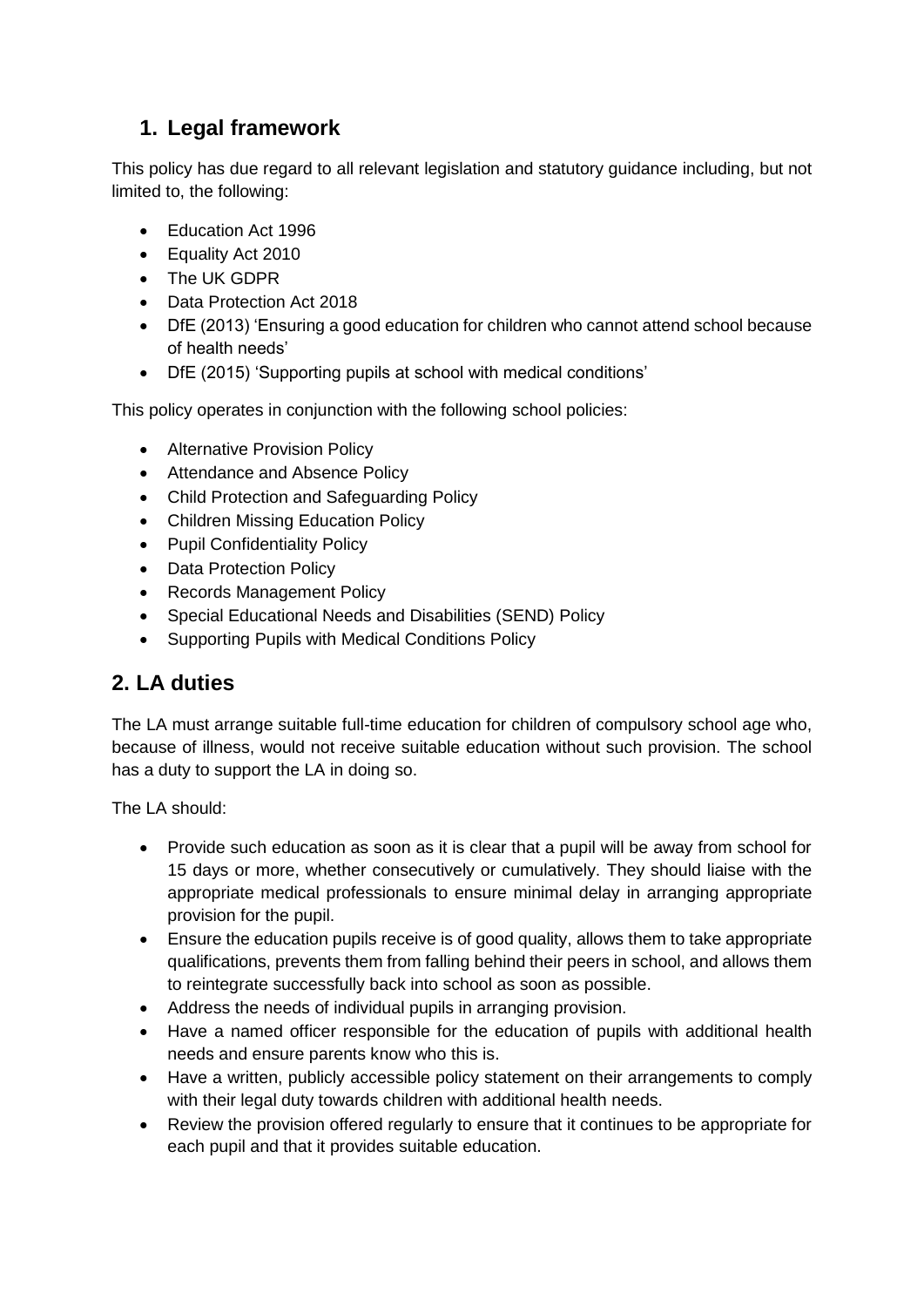Give clear policies on the provision of education for children and young people under and over compulsory school age.

The LA should not:

- Have processes or policies in place which prevent a child from getting the right type of provision and a good education.
- Withhold or reduce the provision, or type of provision, for a child because of how much it will cost.
- Have policies based upon the percentage of time a pupil is able to attend school rather than whether the pupil is receiving a suitable education during that attendance.
- Have lists of health conditions which dictate whether or not they will arrange education for children or inflexible policies which result in children going without suitable full-time education (or as much education as their health condition allows them to participate in).

# <span id="page-4-0"></span>**3. Definitions**

Children who are unable to attend school as a result of their medical needs may include those with:

- Physical health issues.
- Physical injuries.
- Mental health problems, including anxiety issues.
- Emotional difficulties or school refusal.
- Progressive conditions.
- Terminal illnesses.
- Chronic illnesses.

Children who are unable to attend mainstream education for health reasons may attend any of the following:

- **Hospital school**: a special school within a hospital setting where education is provided to give continuity whilst the child is receiving treatment.
- **Home tuition**: many LAs have home tuition services that act as a communication channel between schools and pupils on occasions where pupils are too ill to attend school and are receiving specialist medical treatment.
- **Medical PRUs**: these are LA establishments that provide education for children unable to attend their registered school due to their medical needs.

# <span id="page-4-1"></span>**4. Roles and responsibilities**

The governing body is responsible for:

- Ensuring arrangements for pupils who cannot attend school as a result of their medical needs are in place and are effectively implemented.
- Ensuring the termly review of the arrangements made for pupils who cannot attend school due to their medical needs.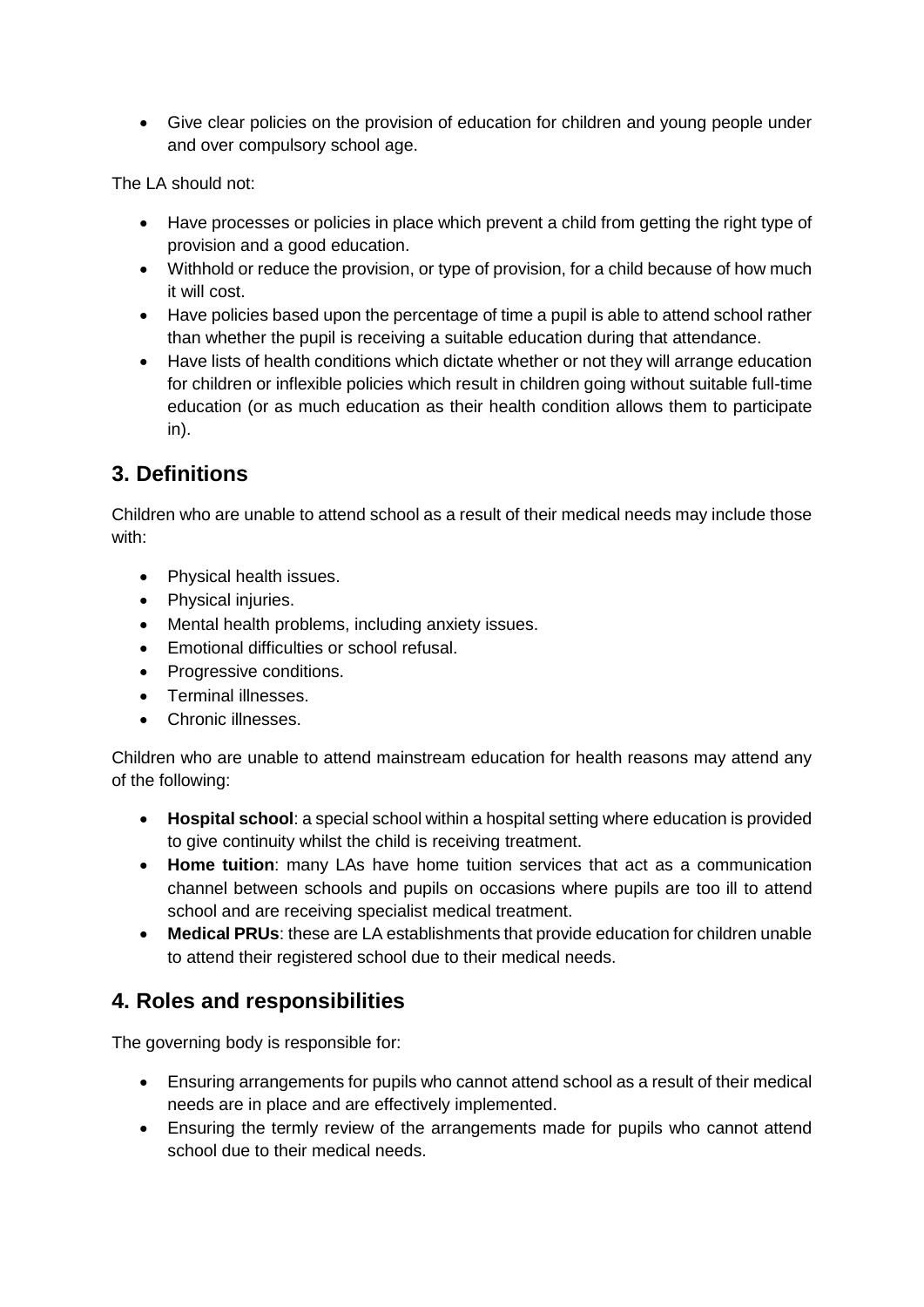- Ensuring the roles and responsibilities of those involved in the arrangements to support the needs of pupils are clear and understood by all.
- Ensuring robust systems are in place for dealing with health emergencies and critical incidents, for both on- and off-site activities.
- Ensuring staff with responsibility for supporting pupils with additional health needs are appropriately trained.
- Approving and reviewing this policy on an annual basis.

The headteacher is responsible for:

- Working with the governing body to ensure compliance with the relevant statutory duties when supporting pupils with additional health needs.
- Working collaboratively with parents and other professionals to develop arrangements to meet the best interests of pupils.
- Ensuring the arrangements put in place to meet pupils' health needs are fully understood by all those involved and acted upon.
- Appointing a named member of staff who is responsible for pupils with additional health needs and liaises with parents, pupils, the LA, key workers and others involved in the pupil's care.
- Ensuring the support put in place focusses on and meets the needs of individual pupils.
- Arranging appropriate training for staff with responsibility for supporting pupils with additional health needs.
- Providing teachers who support pupils with additional health needs with suitable information relating to a pupil's health condition and the possible effect the condition and/or medication taken has on the pupil.
- Providing annual reports to the governing body on the effectiveness of the arrangements in place to meet the health needs of pupils.
- Notifying the LA when a pupil is likely to be away from the school for a significant period of time due to their health needs.

The named member of staff (SENCo) is responsible for:

- Dealing with pupils who are unable to attend school because of their health needs.
- Actively monitoring pupil progress and reintegration into school.
- Supplying pupils' education providers with information about pupils' capabilities, progress and outcomes.
- Liaising with the headteacher, education providers and parents to determine pupils' programmes of study whilst they are absent from school.
- Keeping pupils informed about school events and encouraging communication with their peers.
- Providing a link between pupils and their parents, and the LA.

Teachers and support staff are responsible for:

- Understanding confidentiality in respect of pupils' health needs.
- Designing lessons and activities in a way that allows those with additional health needs to participate fully and ensuring pupils are not excluded from activities that they wish to take part in without a clear evidence-based reason.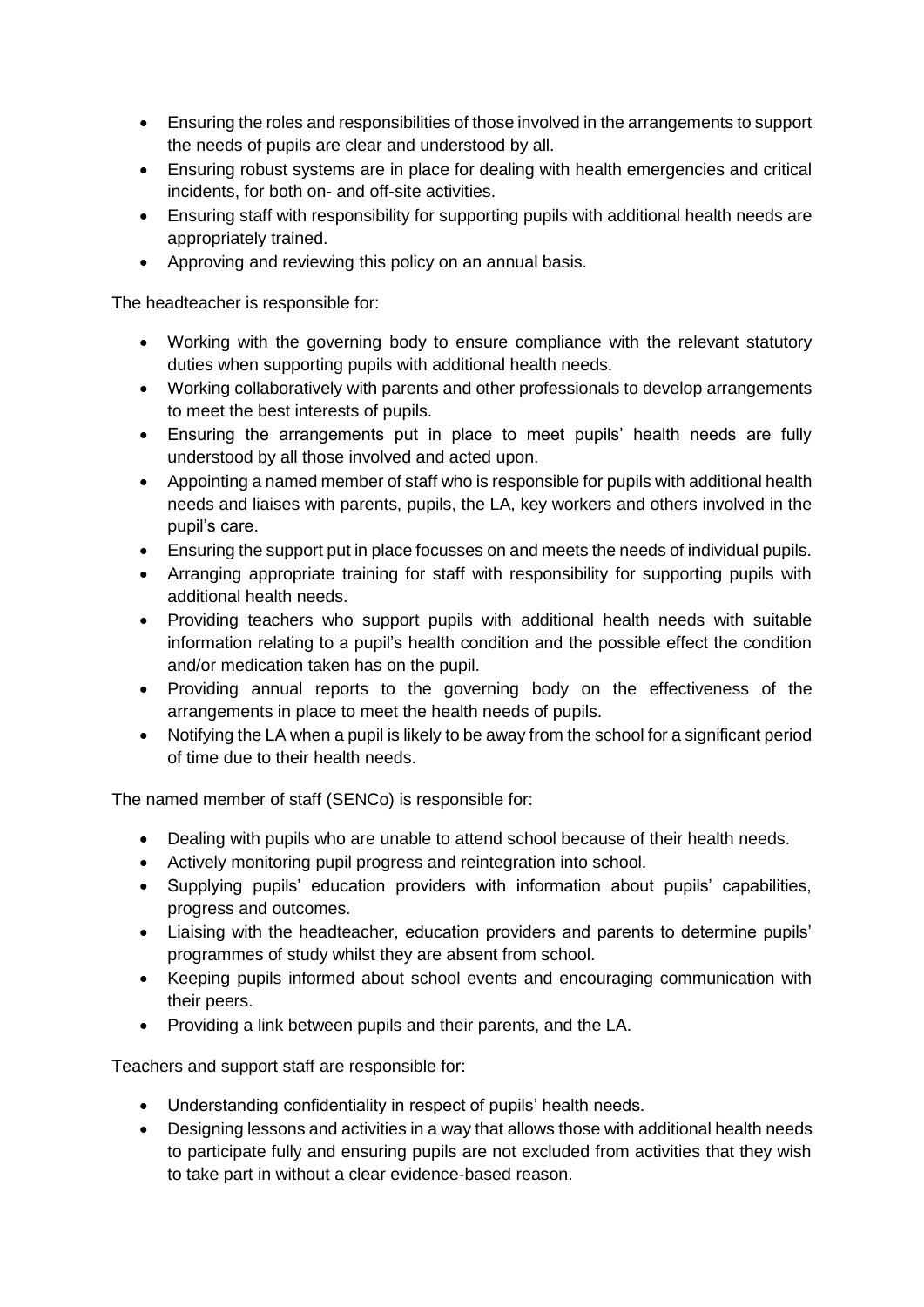- Understanding their role in supporting pupils with additional health needs and ensuring they attend the required training.
- Ensuring they are aware of the needs of their pupils through the appropriate and lawful sharing of individual pupils' health needs.
- Ensuring they are aware of the signs, symptoms and triggers of common lifethreatening medical conditions and know what to do in an emergency.
- Keeping parents informed of how their child's health needs are affecting them whilst in school.

Parents are expected to:

- Ensure the regular and punctual attendance of their child at the school where possible.
- Work in partnership with the school to ensure the best possible outcomes for their child.
	- Notify the school of the reason for any of their child's absences without delay.
- Provide the school with sufficient and up-to-date information about their child's medical needs.
- Attend meetings to discuss how support for their child should be planned.

### <span id="page-6-0"></span>**5. Managing absence**

Parents are advised to contact the school on the first day their child is unable to attend due to illness.

Absences due to illness will be authorised unless the school has genuine cause for concern about the authenticity of the illness.

The school will provide support to pupils who are absent from school because of illness for a period of less than 15 school days by liaising with the pupil's parents to arrange schoolwork, as soon as the pupil is able to cope with it, or part-time education at school. The school will give due consideration to which aspects of the curriculum are prioritised in consultation with the pupil, their parents and relevant members of staff.

For periods of absence that are expected to last for 15 or more school days, either in one absence or over the course of a school year, the named member of staff with responsibility for pupils with additional health needs will notify the LA, who will take responsibility for the pupil and their education.

Where absences are anticipated or known in advance, the school will liaise with the LA to enable education provision to be provided from the start of the pupil's absence.

For hospital admissions, the appointed named member of staff will liaise with the LA regarding the programme that should be followed while the pupil is in hospital.

The LA will set up a personal education plan (PEP) for the pupil which will allow the school, the LA and the provider of the pupil's education to work together.

The school will monitor pupil attendance and mark registers to ensure it is clear whether a pupil is, or should be, receiving education other than at school.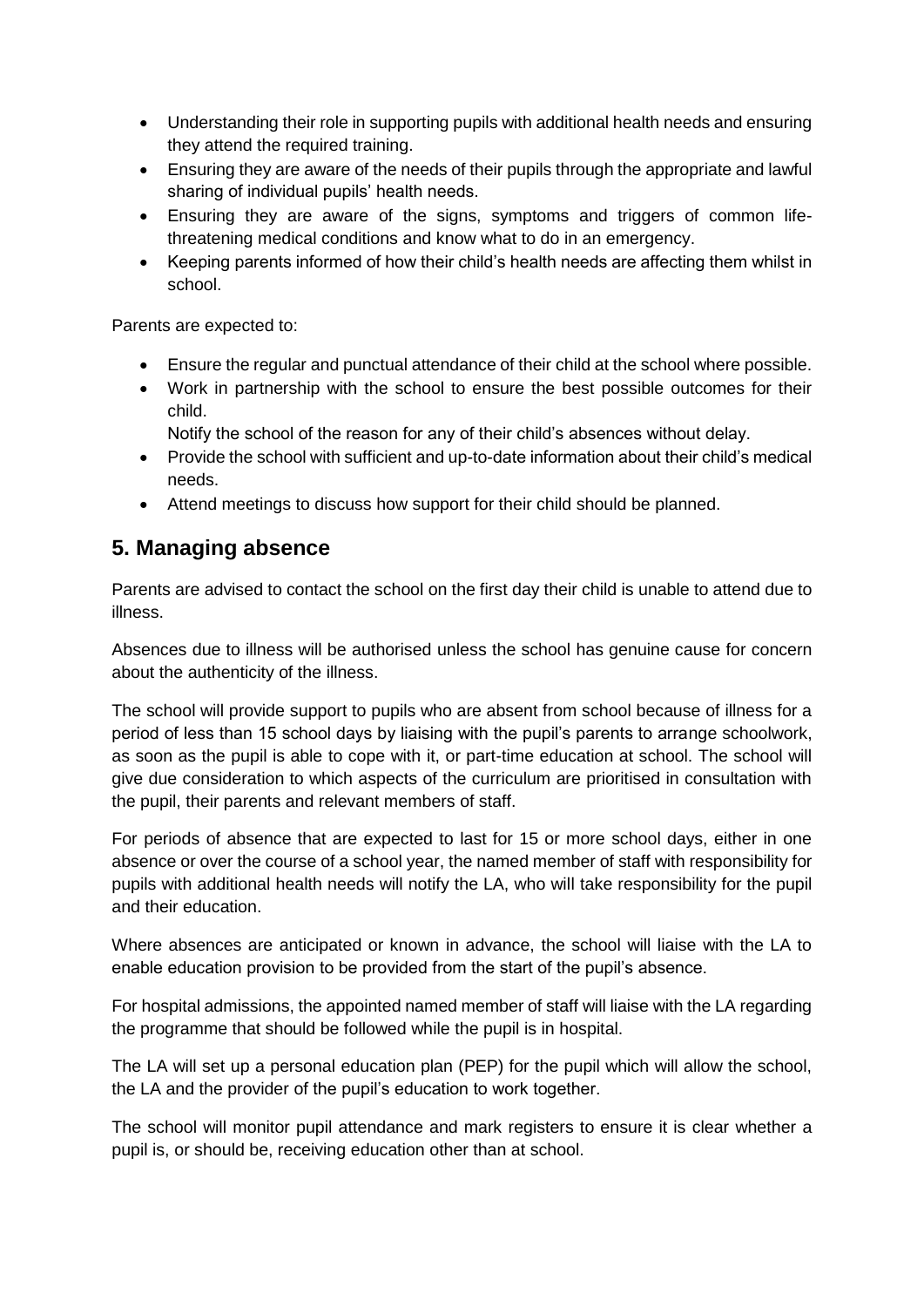The school will only remove a pupil who is unable to attend school because of additional health needs from the school roll where:

- The pupil has been certified by the school's medical officer as unlikely to be in a fit state of health to attend school, before ceasing to be of compulsory school age; and
- Neither the pupil nor their parent has indicated to the school the intention to continue to attend the school, after ceasing to be of compulsory school age.

A pupil unable to attend school because of their health needs will not be removed from the school register without parental consent and certification from the school's medical officer, even if the LA has become responsible for the pupil's education.

# <span id="page-7-0"></span>**6. Support for pupils**

Where a pupil has a complex or long-term health issue, the school will discuss the pupil's needs and how these may be best met with the LA, relevant medical professionals, parents and, where appropriate, the pupil.

The LA expects the school to support pupils with additional health needs to attend full-time education wherever possible, or for the school to make reasonable adjustments to pupils' programmes of study where medical evidence supports the need for those adjustments.

The school will make reasonable adjustments under pupils' IHPs, in accordance with the Supporting Pupils with Medical Conditions Policy.

Pupils admitted to hospital will receive education as determined appropriate by the medical professionals and hospital tuition team at the hospital concerned.

During a period of absence, the school will work with the provider of the pupil's education to establish and maintain regular communication and effective outcomes.

Whilst a pupil is away from school, the school will work with the LA to ensure the pupil can successfully remain in touch with their school using the following methods:

- School newsletters
- Emails
- Invitations to school events
- Cards or letters from peers and staff

Where appropriate, the school will provide the pupil's education provider with relevant information, curriculum materials and resources.

To help ensure a pupil with additional health needs is able to attend school following an extended period of absence, the following adaptations will be considered:

- A personalised or part-time timetable, drafted in consultation with the named staff member
- Access to additional support in school
- Online access to the curriculum from home
- Movement of lessons to more accessible rooms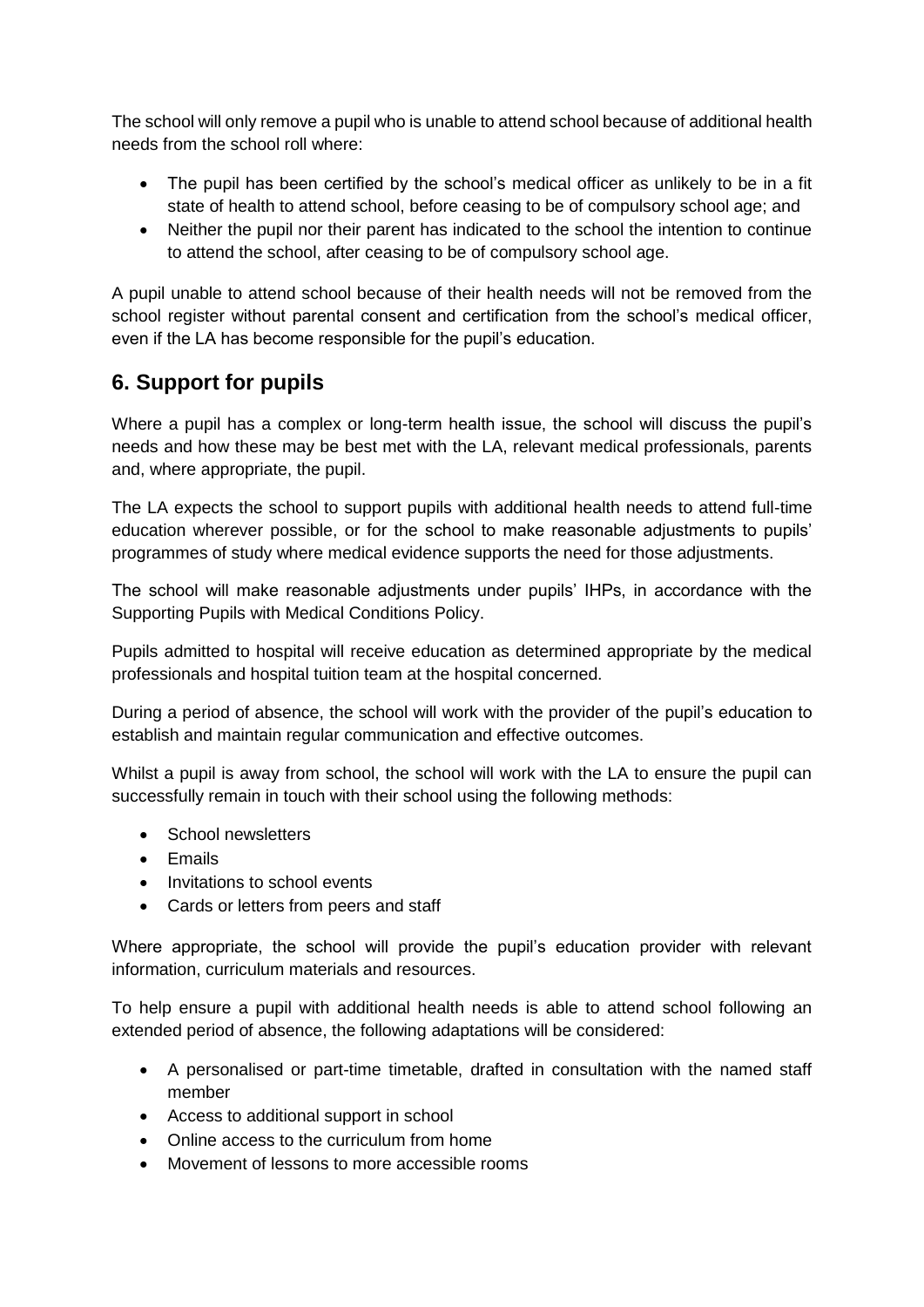- Places to rest at school
- Special test arrangements to manage anxiety or fatigue

### <span id="page-8-0"></span>**7. Reintegration**

When a pupil is considered well enough to return to school, the school will develop a tailored reintegration plan in collaboration with the LA.

The school will work with the LA when reintegration into school is anticipated to plan for consistent provision during and after the period of education outside school.

As far as possible, the pupil will be able to access the curriculum and materials that they would have used in school.

If appropriate, the school nurse will be involved in the development of the pupil's reintegration plan and informed of the timeline of the plan by the appointed named member of staff, to ensure they can prepare to offer any appropriate support to the pupil.

The school will consider whether any reasonable adjustments need to be made to provide suitable access to the school and the curriculum for the pupil.

For longer absences, the reintegration plan will be developed near to the pupil's likely date of return, to avoid putting unnecessary pressure on an ill pupil or their parents in the early stages of their absence.

The school is aware that some pupils will need gradual reintegration over a long period of time and will always consult with the pupil, their parents and key staff about concerns, medical issues, timing and the preferred pace of return.

The reintegration plan will include:

- The date for planned reintegration, once known.
- Details of regular meetings to discuss reintegration.
- Details of the named member of staff who has responsibility for the pupil.
- Clearly stated responsibilities and the rights of all those involved.
- Details of social contacts, including the involvement of peers and mentors during the transition period.
- A programme of small goals leading up to reintegration.
- Follow-up procedures.

The school will ensure a welcoming environment is developed and encourage pupils and staff to be positive and proactive during the reintegration period.

Following reintegration, the school will support the LA in seeking feedback from the pupil regarding the effectiveness of the process.

# <span id="page-8-1"></span>**8. Information sharing**

It is essential that all information about pupils with additional health needs is kept up-to-date.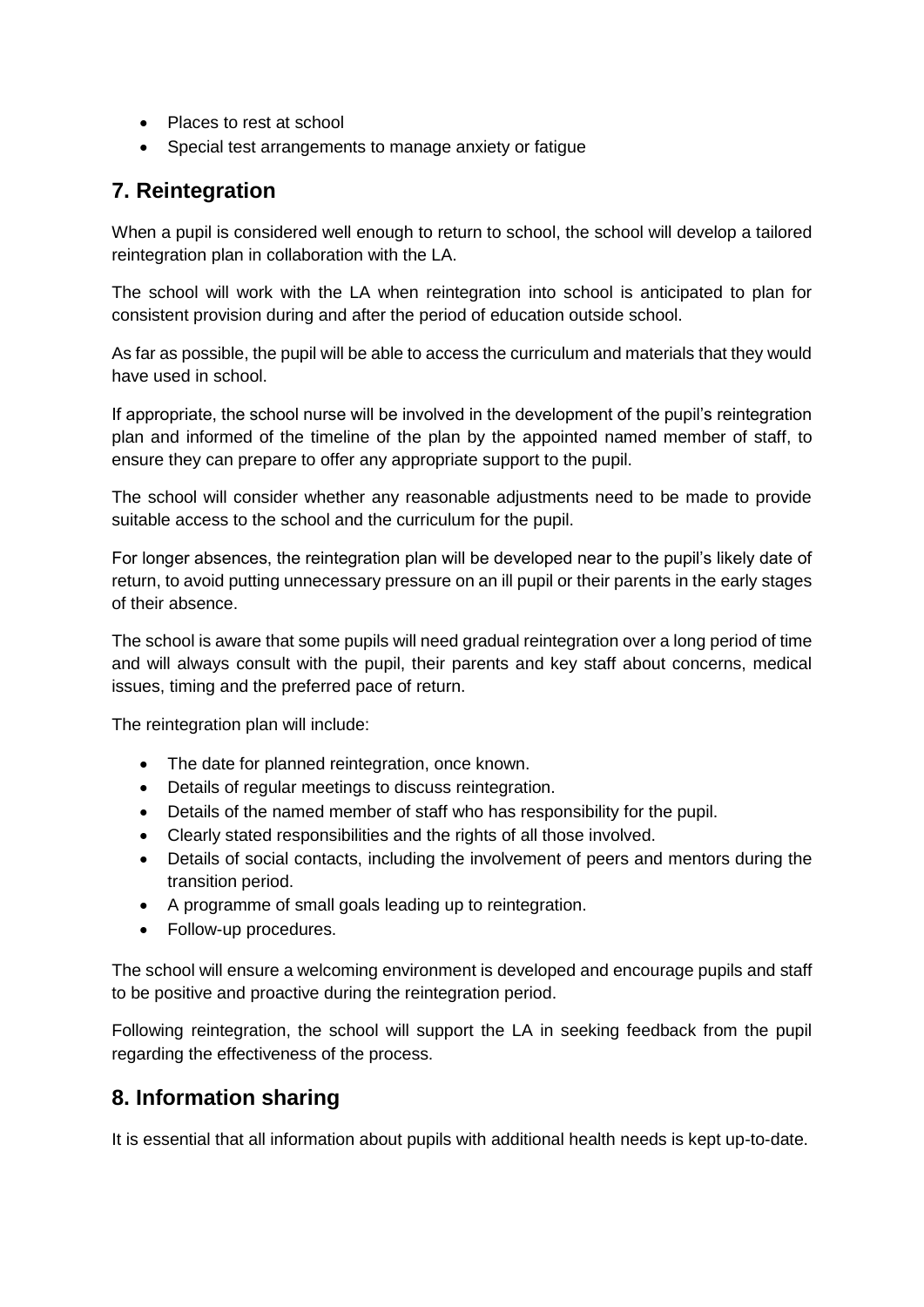All teachers, TAs, supply and support staff will be provided with access to relevant information, including high-risk health needs, first aiders and emergency procedures, via a noticeboard in the staffroom, supply teacher class information sheets.

Parents will be made aware of their own rights and responsibilities regarding confidentiality and information sharing. To help achieve this, the school will:

- Ensure this policy and other relevant policies are easily available and accessible.
- Provide the pupil and their parents with a copy of the policy on information sharing.
- Ask parents to sign a consent form which clearly details the organisations and individuals that their child's health information will be shared with and which methods of sharing will be used.
- Consider how friendship groups and peers may be able to assist pupils with additional health needs.

When a pupil is discharged from hospital or is returning from other education provision, the school will ensure the appropriate information is received to allow for a smooth return to the school. The named member of staff will liaise with the hospital or other tuition service as appropriate.

# <span id="page-9-0"></span>**9. Record keeping**

In accordance with the Supporting Pupils with Medical Conditions Policy, written records will be kept of all medicines administered to pupils.

Proper record keeping will protect both staff and pupils and provide evidence that agreed procedures have been followed.

All records will be maintained in line with the Records Management Policy.

# <span id="page-9-1"></span>**10. Training**

Staff will be trained in a timely manner to assist with a pupil's return to school.

Once a pupil's return date has been confirmed, staff will be provided with relevant training before the pupil's anticipated return.

Healthcare professionals should be involved in identifying and agreeing with the school the type and level of training required.

Training will be sufficient to ensure staff are confident in their ability to support pupils with additional health needs.

Parents of pupils with additional health needs may provide specific advice but will not be the sole trainer of staff.

# **11. Examinations and assessments**

The named member of staff will liaise with the alternative provision provider over planning and statutory test requirements where appropriate.